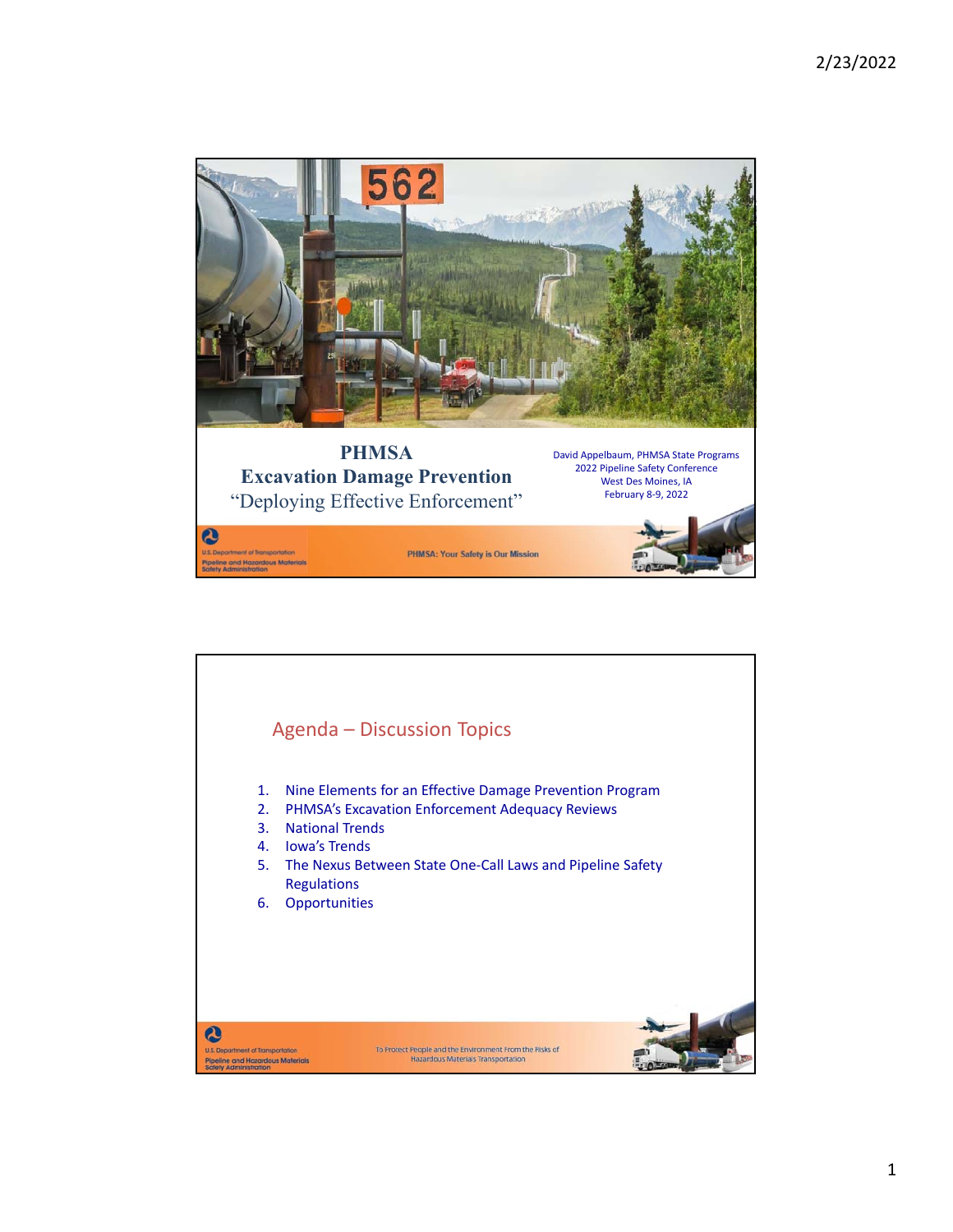

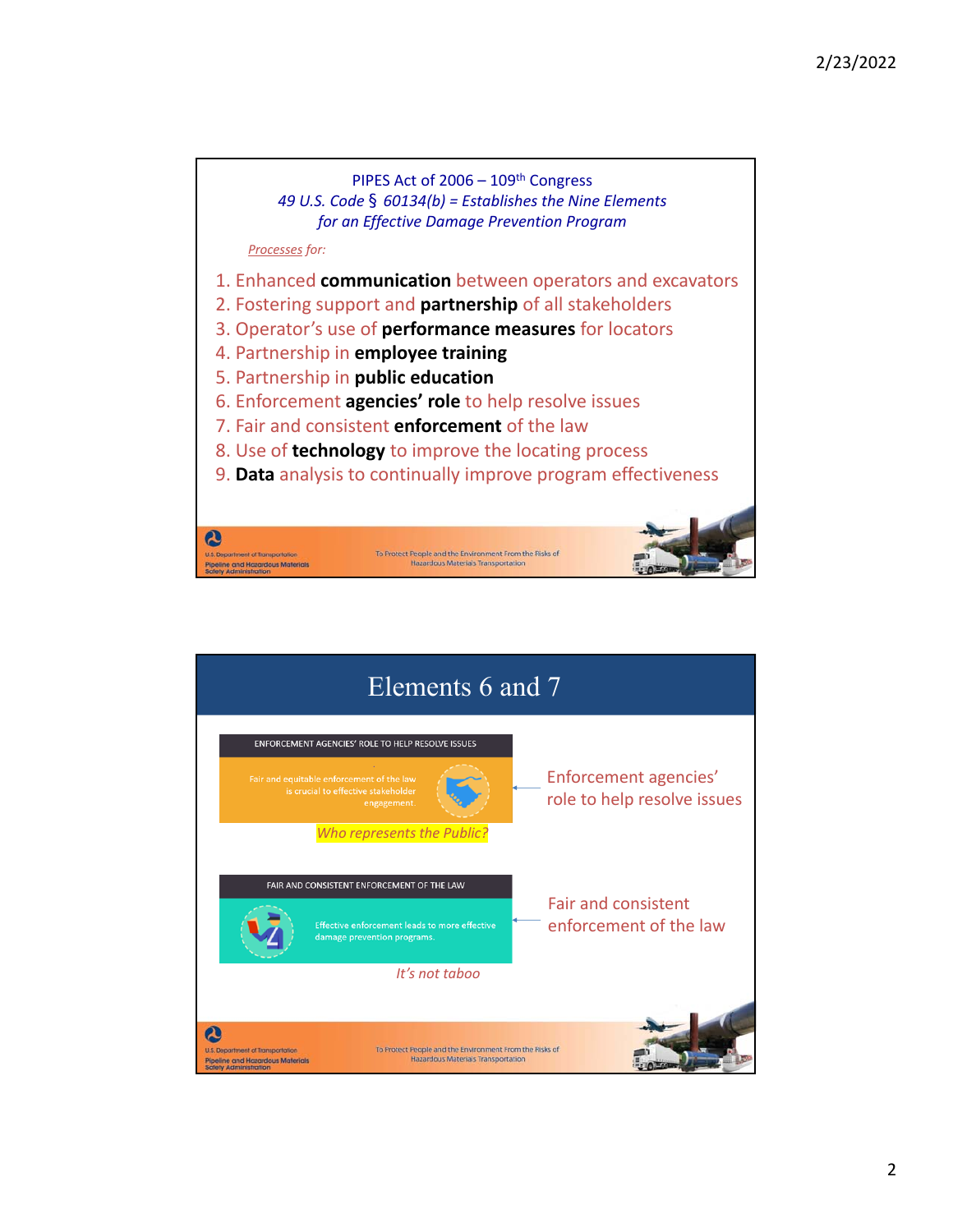## Adequacy Review - The Law

## **Background**

49 USC § 60114 provides the United States Department of Transportation [PHMSA] with back stop authority to conduct administrative civil enforcement proceedings against excavators who damage hazardous liquid and natural gas pipelines **in a state that has failed to adequately enforce its excavation damage prevention or one‐call laws.** 

To Protect People and the Environment From the Risks of<br>Hazardous Materials Transportation

 $\boldsymbol{\omega}$ 

nt of Transportation Pipeline and Hazardous Materials<br>Safety Administration

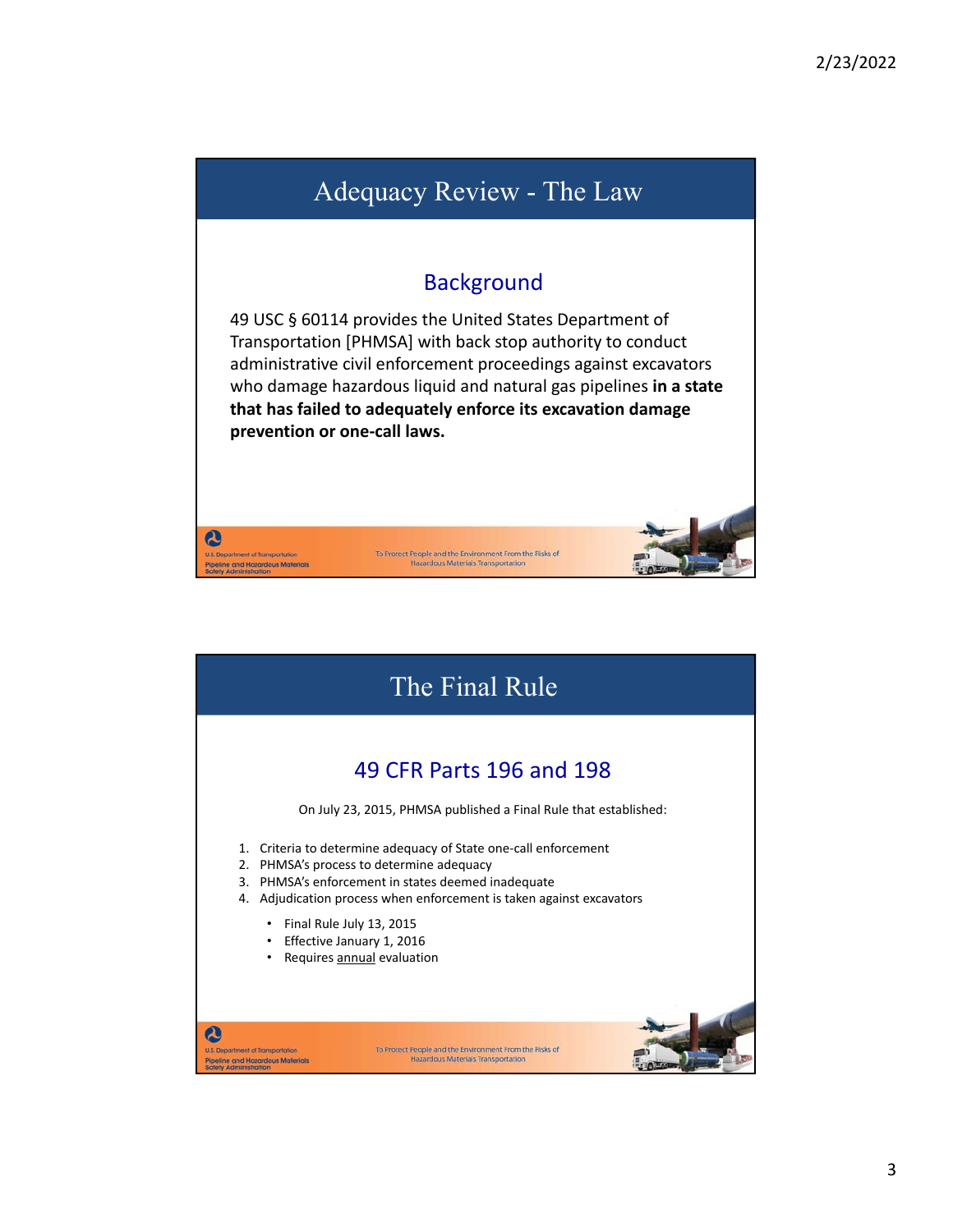## Evaluating the State Seven Basic Questions - 49 CFR § 198.55 1. Does the State have an excavation damage prevention law? (Pass/Fail) 2. Is there someone designated to enforce? (Pass/Fail) **3.** Is the State enforcing? (Pass/Fail) 4. Is there a reliable mechanism to learn about violations? (Scored) 5. Can the State sufficiently investigate excavation damages, and apply enforcement **equitably**? (Scored) 6. Does the law prescribe minimum damage prevention requirements (use of 811, safe excavation practices, notification of damages to operator, and **911** if release) (Scored) 7. Does the State appropriately understand, and address, **exemptions** and/or **exclusions** from the one-call law. (Scored)  $\boldsymbol{\omega}$ nt of Transportation To Protect People and the Environment From the Risks of<br>Hazardous Materials Transportation Pipeline and Hazardous Materials<br>Safety Administration

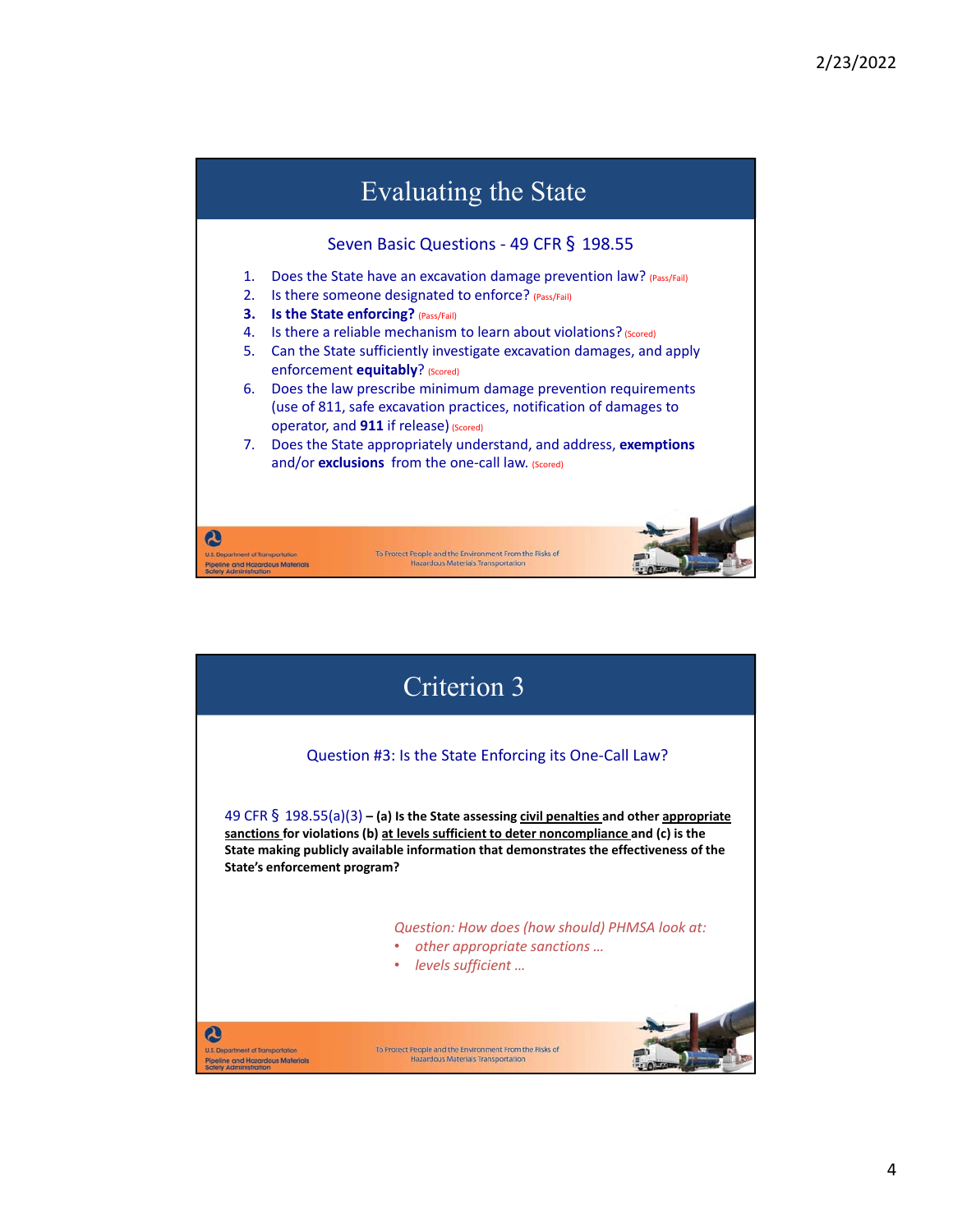

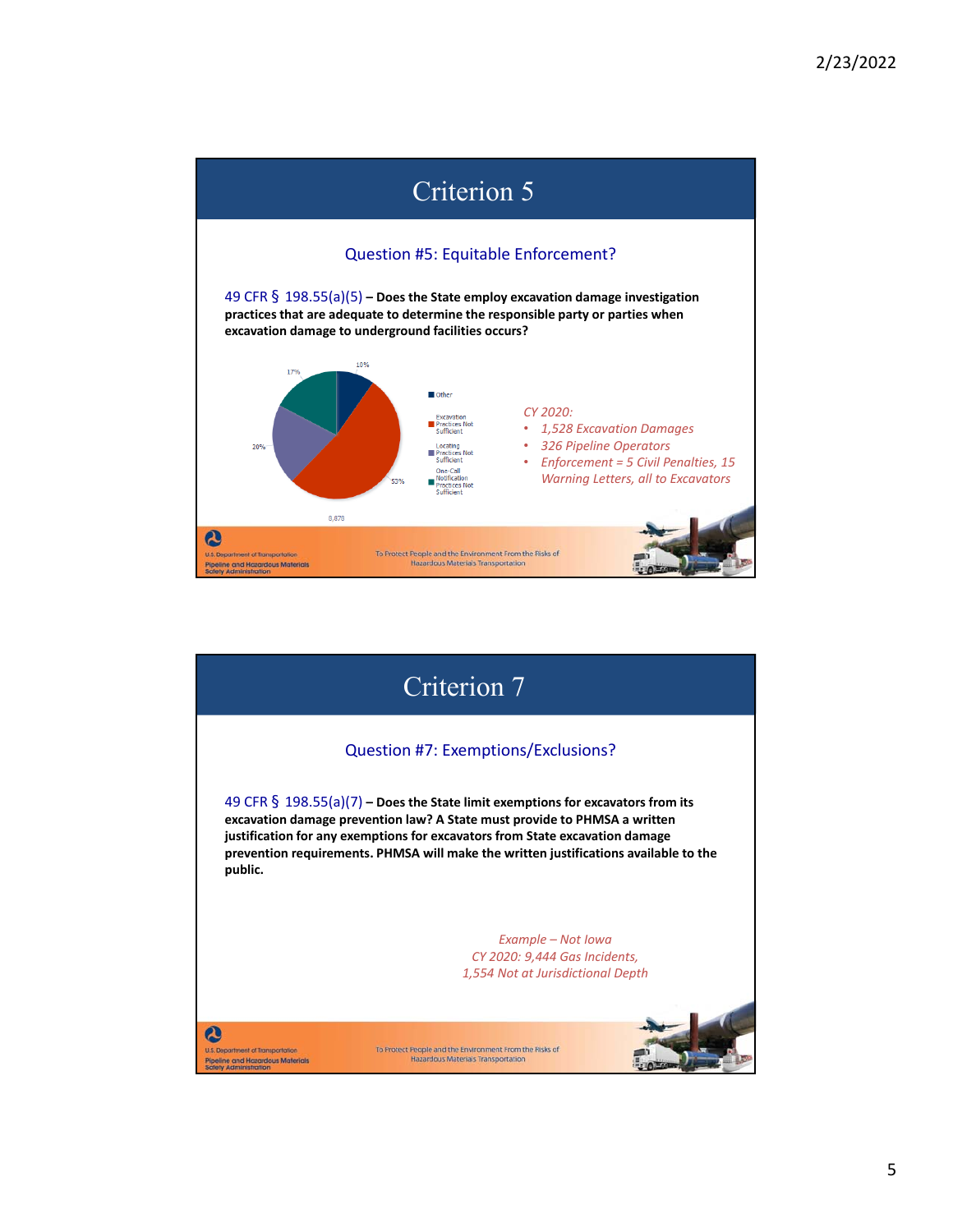

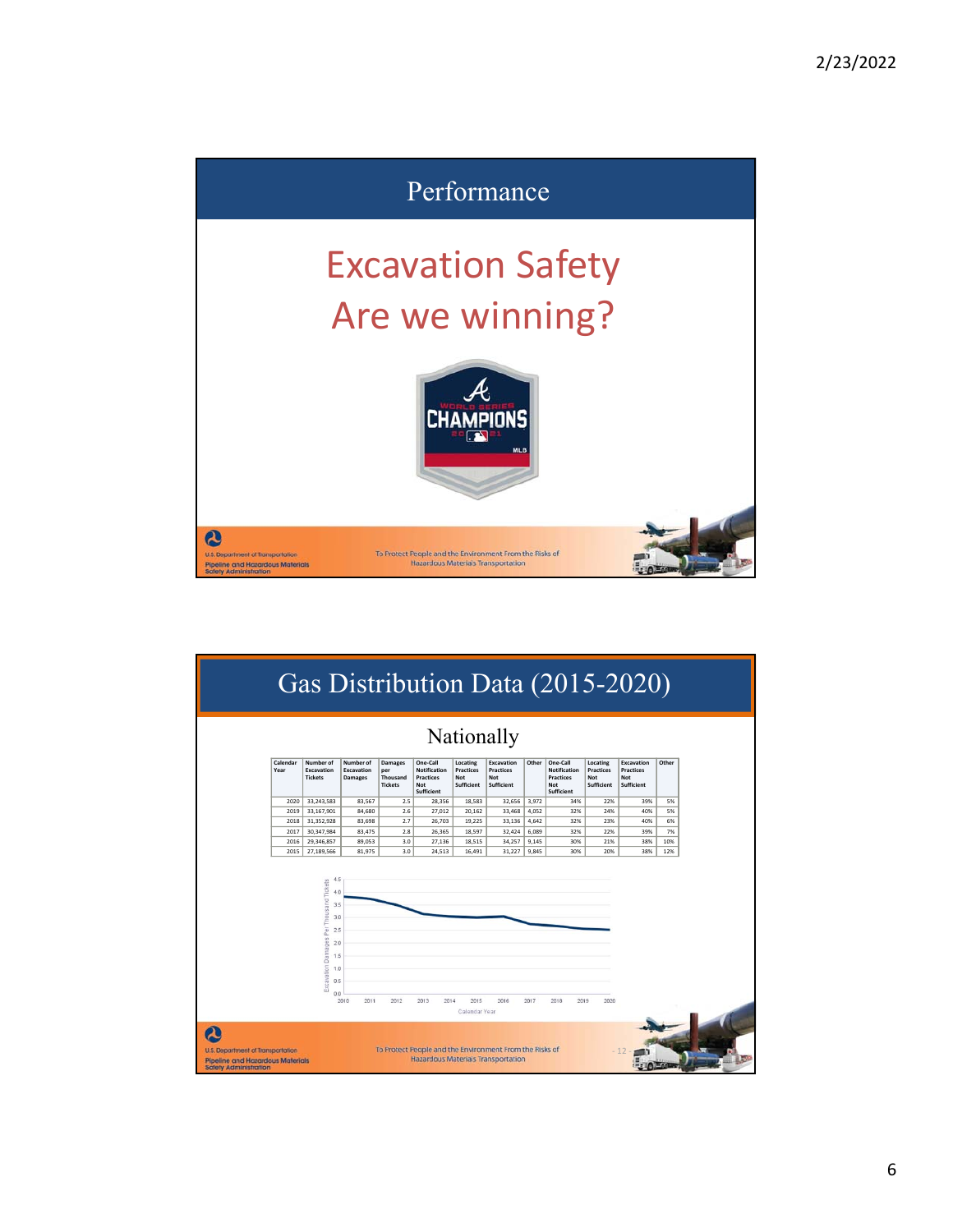

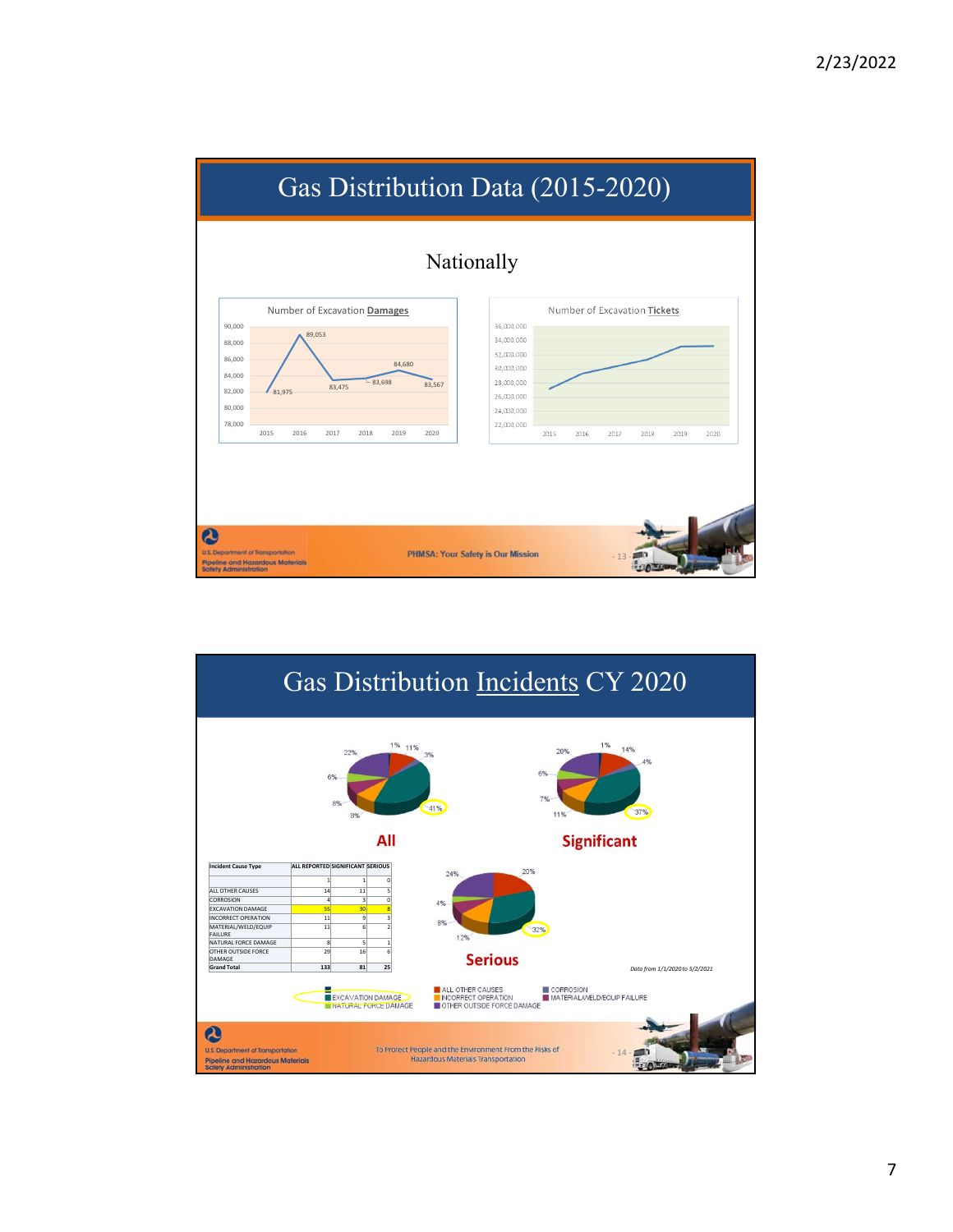

|                                                                                                                                       | Iowa (2015-2020) |                                                                                                      |                                    |                                           |
|---------------------------------------------------------------------------------------------------------------------------------------|------------------|------------------------------------------------------------------------------------------------------|------------------------------------|-------------------------------------------|
|                                                                                                                                       | Calendar Year    | Number of<br>Excavation<br><b>Tickets</b>                                                            | Number of<br>Excavation<br>Damages | Damages per<br>Thousand<br><b>Tickets</b> |
|                                                                                                                                       | 2020             | 552,638                                                                                              | 1,528                              | 2.8                                       |
|                                                                                                                                       | 2019             | 492,447                                                                                              | 1,541                              | 3.1                                       |
|                                                                                                                                       | 2018             | 480,007                                                                                              | 1,454                              | 3.0                                       |
|                                                                                                                                       | 2017             | 561,139                                                                                              | 1,564                              | 2.8                                       |
|                                                                                                                                       | 2016             | 556,220                                                                                              | 1,534                              | 2.8                                       |
|                                                                                                                                       | 2015             | 544,110                                                                                              | 1,257                              | 2.3                                       |
| $\boldsymbol{\Omega}$<br>U.S. Department of Transportation<br><b>Pipeline and Hazardous Materials</b><br><b>Safety Administration</b> |                  | To Protect People and the Environment From the Risks of<br><b>Hazardous Materials Transportation</b> |                                    |                                           |